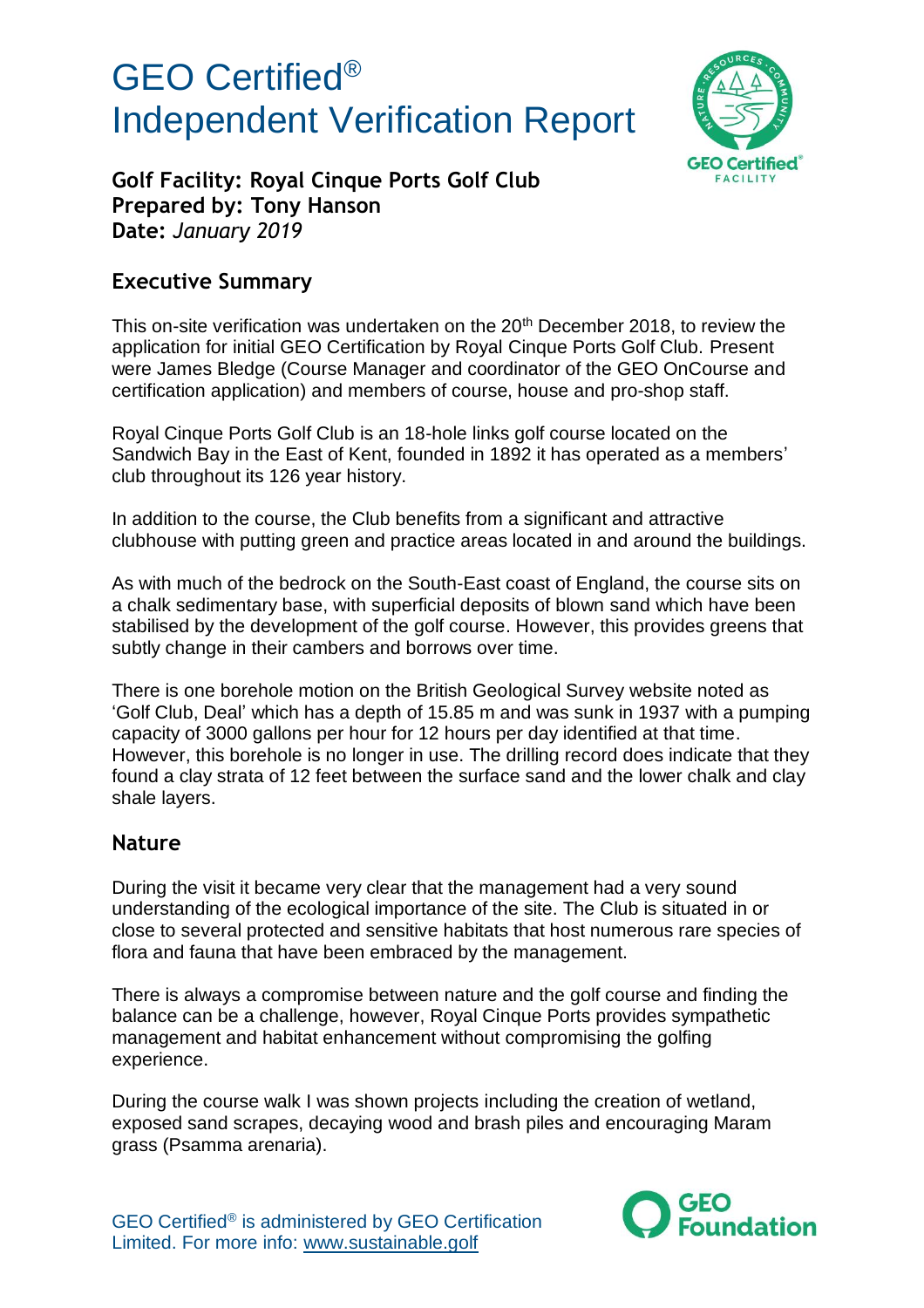The Club has worked with The Wildlife Trusts and local nature groups to bring in expert knowledge to both enhance their site and to help for connections and corridors across and beyond the course.



The species and locations across the site are being recorded, resulting in a lengthy list of sightings and some superb images.

The areas of amenity grass on the course are regularly reviewed to ensure the optimum playing area, and to maximise the naturalised land area across the site.

The turf grass species being cultivated provide a balance of the required quality of playing surface, tolerance to the local soil and weather conditions and resistance to disease. The cultural practices adopted by the management team, together with the site knowledge, help reduce the need for chemical intervention and drought tolerance.

The attention to detail and clear enthusiasm of the course management team results in a fantastic quality course and greens, in evidence during this visit in December and following one of the driest summers on record.

The Club's location, soil and bedrock result in open pathways to the surrounding land, much of which is noted by DEFRA as having significant scientific and ecological importance in addition to the proximity of the wider marine environment.

The management of turfgrass application methods reflect the potential hazards involved in course maintenance. Staff training and qualifications are maintained and refreshed, chemicals and fuels are stored in bunded areas, stock records are maintained, and vehicle wash water is treated by a proprietary oil water separator prior to discharge.

Weather conditions are taken in to account before pesticide or fertiliser spraying takes place, and non-spray buffer zones protect water courses and other ecologically sensitive areas.

The maintenance buildings are kept clean and tidy, with spill kits and health and safety equipment available in key locations.

### **Resources**

The Club uses non-potable water for irrigation and potable mains water for clubhouse supply.

The irrigation system was undergoing a significant upgrade at the time of the visit which will lead to improved efficiency when completed in the early part of 2019. Although this technology upgrade will certainly help efficiency the Club will continue with the good practices to minimise the use of irrigation and ensure targeted application already in place.

GEO Certified® is administered by GEO Certification Limited. For more info: www.sustainable.golf

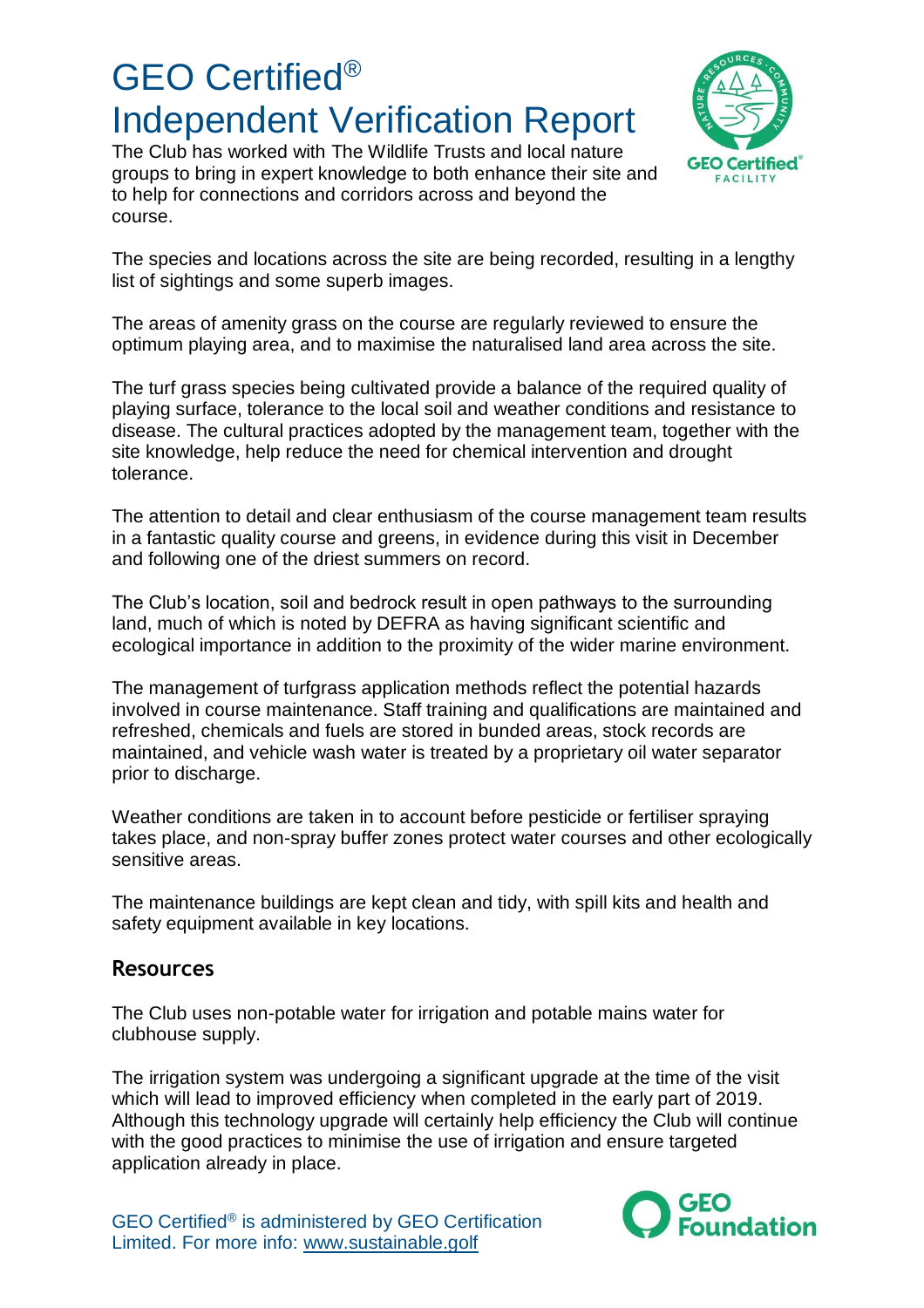Clubhouse use varies with footfall and general clubhouse use, but the management are engaging with players and guests to encourage careful and considerate use on water on site.



The Club uses a solid fuel boiler for clubhouse heating with a water-based radiator distribution system, with mains grid electricity and diesel and petrol for owned vehicles.

The club has introduced LED's and Passive Infrared Sensors (PIR's) on lighting in certain areas of the site to help reduce operational times and consumption, together with staff engagement to help reduce heating loads.

LED and PIR installation will hopefully be completed across the site within the next GEO Certification cycle, together with the continuation of awareness raising among all stakeholders to help reduce use and consumption.

The maintenance vehicles are predominantly a mix of petrol and diesel powered with two electric utility vehicles which are effectively undergoing long term trials to help determine future vehicle fleet plans.

Purchasing decisions made by the Club include environmental and community considerations to improve both sustainability and maximise local spending.

Waste separation and hierarchy are implemented to increase the potential and value of the waste produced through operations across the site. In addition, this closer management review of materials has resulted in the potential introduction of reusable drinks cups for on course use resulting in a significant reduction in single use plastic.

### **Community**

The Club provides numerous opportunities for use and engagement within and beyond the traditional golf community.

The Club hosts charity events raising funds for various good causes in addition to access for wildlife groups and walkers on the fringes of the course. Signage and interpretation information is provided both within the clubhouse and on the paths that surround the course.

Staff employment and training provide opportunities for local community members to work at the club and the potential to develop a career within the golf and leisure sector.

### **Conclusion**

I, Tony Hanson, independent accredited verifier, recommend Royal Cinque Ports Golf Club to be awarded the GEO Certified® ecolabel because of the broad range of initiatives undertaken to enhance sustainability and community engagement.